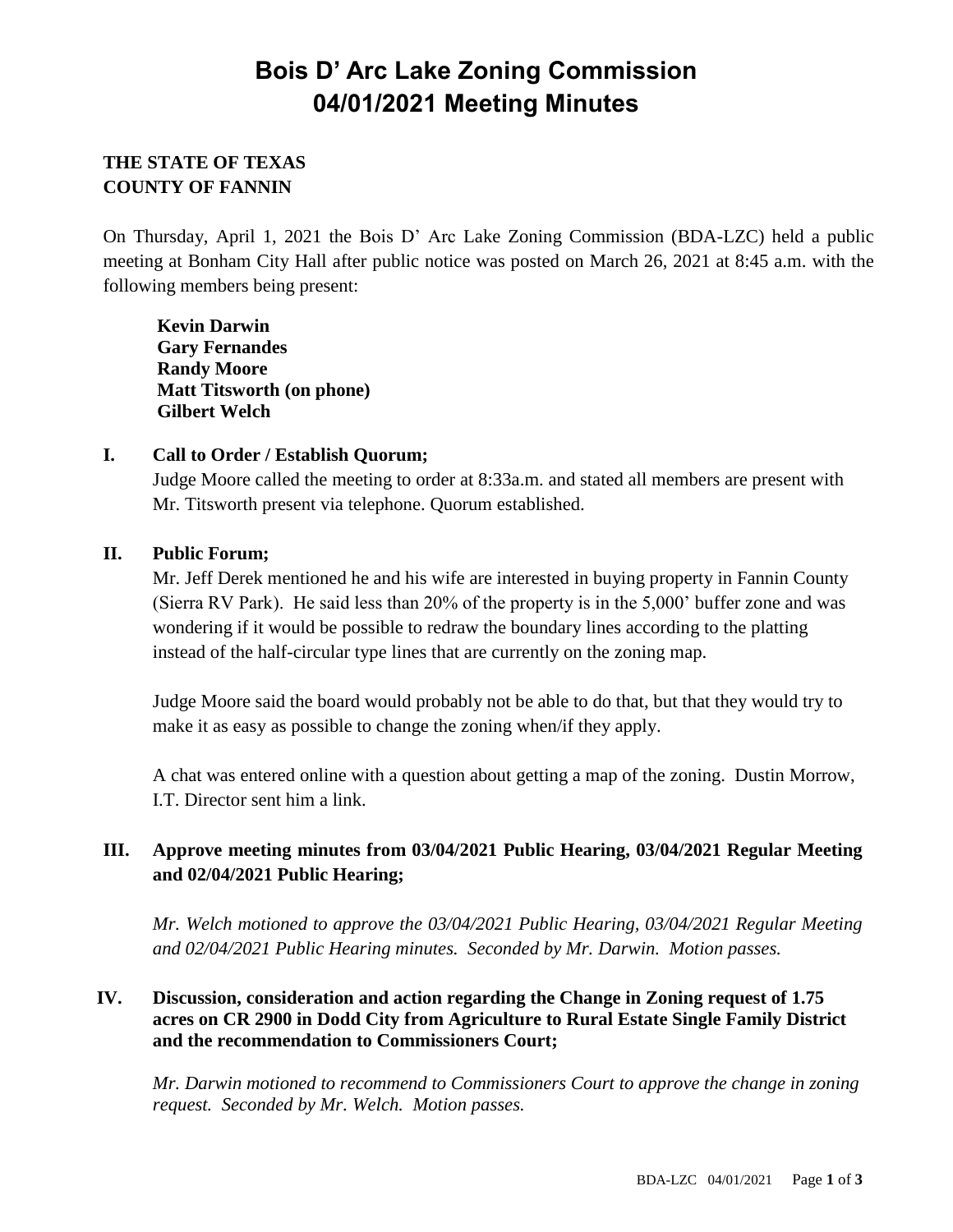### **V. Discussion, consideration and action regarding masonry requirements in the Lake Zoning Regulations;**

It was brought to attention by Di Hopkins, Dev. Services Director, that on pages 36, 38, and 54 of the Lake Zoning Regulations masonry requirements described do not coincide with the masonry law (HB2439) that was passed in 2019. This law states a city or county may not regulate the materials used when buildings are constructed. Daniel Harrison of Freese and Nichols agrees it is a moot point because of the law.

*Mr. Welch motioned to table the item and allow Newt Cunningham the time to look over the information. Seconded by Mr. Fernandes. Motion to table passes.* 

#### **VI. Discussion, consideration and action to approve requiring a Special Use Permit for RV Parks; Use Chart 3.03 in the Lake Zoning Regulations;**

The manual already states that RV Parks are required to be zoned commercial, but that adding the requirement of an SUP would keep current and future residents happy. That is the reason we have regulations in the first place. We didn't want to integrate residential with commercial.

*Mr. Fernandes motioned to recommend to Commissioners Court to approve requiring an SUP for RV Parks. Seconded by Mr. Darwin. Motion passes.*

#### **VII. Discussion, consideration and action to approve the addition of an Amendment Log in the Lake Zoning Regulations;**

*Mr. Welch motioned to recommend to Commissioners Court to approve adding an Amendment Log to the Lake Zoning Regulations. Seconded by Mr. Darwin. Motion passes.*

#### **VIII. Discussion, consideration and action to approve Memorandum of Understanding between Fannin County and the City of Bonham regarding any double zoned property within the 5,000' buffer of Bois d'Arc Lake and the recommendation to Commissioners Court;**

Mr. Welch expressed concern that he is under the impression that cities do not have to enforce an Extraterritorial Jurisdiction (ETJ). Would like to change Page 1, No. 3, from a '**.**' to 'and shall fully exercise that authority.'

Mr. Fernandes was concerned about Page 4, No. 4 where it references the City expanding its ETJ. He feels this opens the door for the City to expand into the County and takes away authority to regulate from the County.

Judge Moore said cities are going to expand and usually they do acquire more. The purpose is to prevent loopholes.

Mr. Welch said the Regulations already state the most stringent regulations shall apply.

Ms. Rose Schwartz, a Lake Bonham resident, felt the MOU would fly in the face of the current Lake Bonham zoning for those who live in the area inside of the Bois d' Arc buffer zone. She attended the meetings long ago before the development of BDA Lake began and was told that the new lake would not interfere with Lake Bonham. She feels if the strictest regulations trump